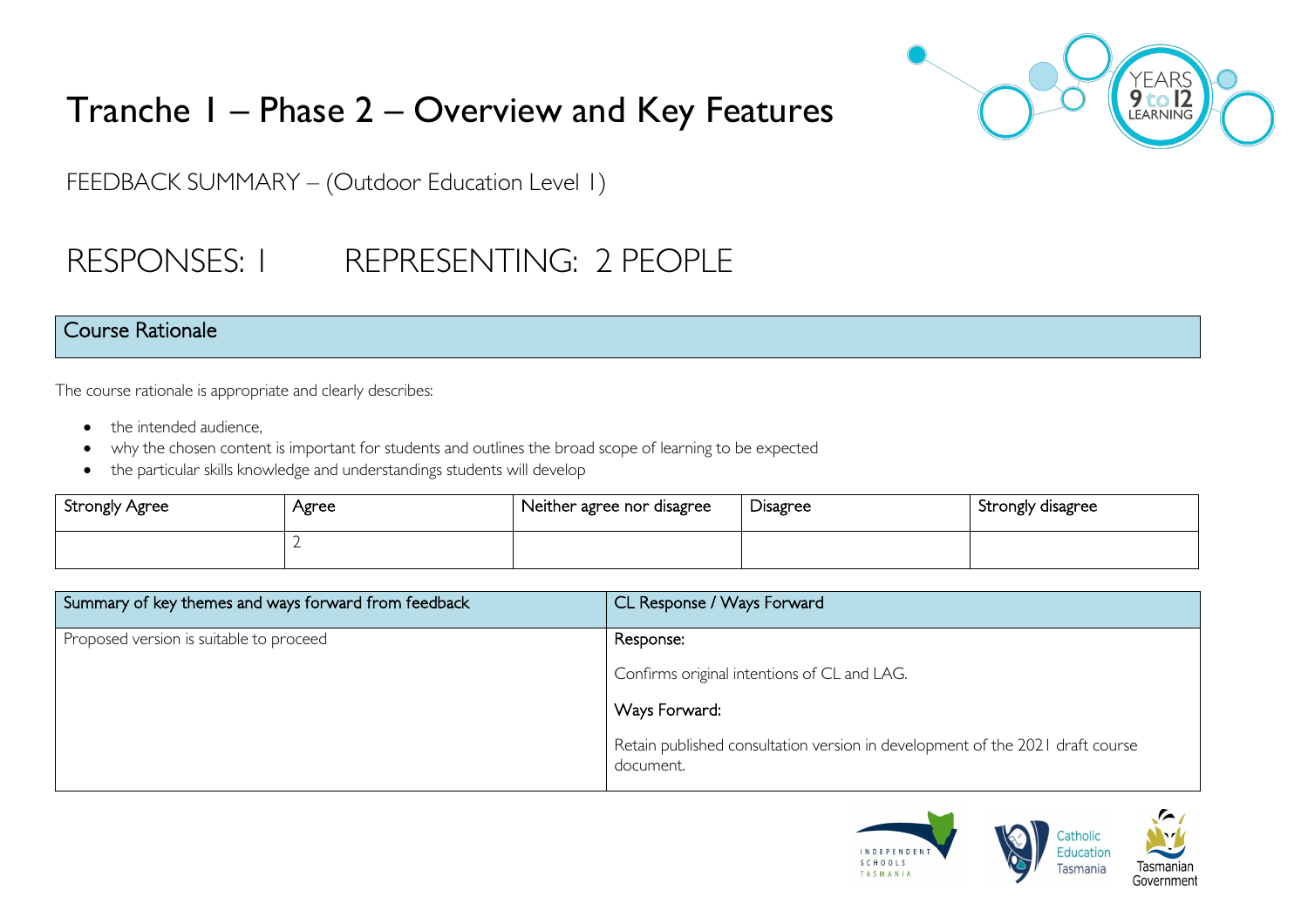# Pathways In

The pathways in are appropriate and clearly describes all relevant pathways.

| Strongly Agree | Agree | Neither agree nor disagree | Disagree | Strongly disagree |
|----------------|-------|----------------------------|----------|-------------------|
|                |       |                            |          |                   |

| Summary of key themes and ways forward from feedback | CL Response / Ways Forward                                                                 |
|------------------------------------------------------|--------------------------------------------------------------------------------------------|
| Proposed version suitable to proceed.                | Response:                                                                                  |
|                                                      | Noted.                                                                                     |
|                                                      | Ways Forward:                                                                              |
|                                                      | Retain published consultation version in development of the 2021 draft course<br>document. |

#### Learning Outcomes

- Learning outcomes describe observable and measurable behaviours so that valid judgements can be made about whether students have achieved the learning outcomes and at what level.
- Clear learning outcomes are important because they communicate to students what they are expected to do as a result of successfully completing a course or module.

In consideration of the learning outcomes identified in this paper do they clearly describe what students will be able to do on successful completion of a course (or module of work)?

| Yes | No |
|-----|----|
|     | ∽  |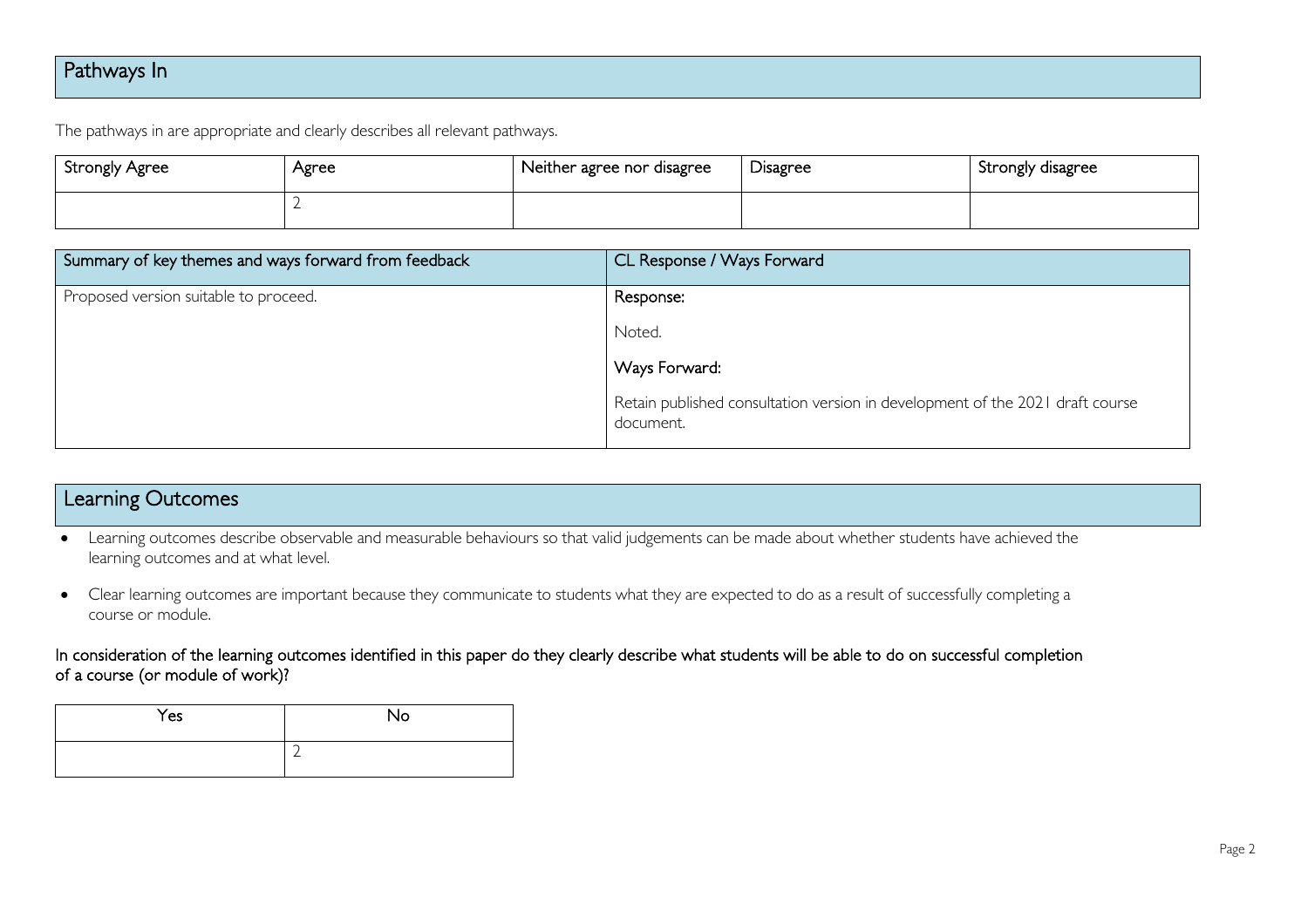| Summary of key themes and ways forward from feedback                                                          | CL Response / Ways Forward                                                                                                                                                                                                                                                                                                                                                                                                                           |
|---------------------------------------------------------------------------------------------------------------|------------------------------------------------------------------------------------------------------------------------------------------------------------------------------------------------------------------------------------------------------------------------------------------------------------------------------------------------------------------------------------------------------------------------------------------------------|
| Learning Outcomes seem appropriate. When content detail is determined they<br>may need review and refinement. | Response:<br>The key features paper outlines the draft areas for inclusion in the proposed course.<br>Details of content, learning experiences, work requirements and assessment will be<br>clarified/determined through the development process, which will include<br>consideration of feedback from the consultation processes, as well as drafting and<br>collaboration with sponsors, CFs and the wider Outdoor Education teacher<br>community. |
|                                                                                                               | Ways Forward:<br>Build from the published consultation version in the development of the 2021 draft<br>course document.                                                                                                                                                                                                                                                                                                                              |

## Course Structure

- All course structures for Tranche 1 courses are aligned to the Integrated Policy Model.
- All courses will be 150 hours in length, and divided equally into three weighted modules of 50 hours each.

#### Do you agree with the proposed organisation of modules identified in this paper?

| Yes | No                       |
|-----|--------------------------|
|     | $\overline{\phantom{0}}$ |

| Summary of key themes and ways forward from feedback                                                               | CL Response / Ways Forward                                                                            |
|--------------------------------------------------------------------------------------------------------------------|-------------------------------------------------------------------------------------------------------|
| Structure as proposed is suitable to support further development of this course                                    | Response:                                                                                             |
| Questions around the details of logistics, accreditation and assessment details<br>which will be determined later. | Agree that consideration of an options model is justified and might be well suited to<br>this course. |
| Proposal to consider arranging content to support an options approach within<br>the module design.                 | Ways Forward:                                                                                         |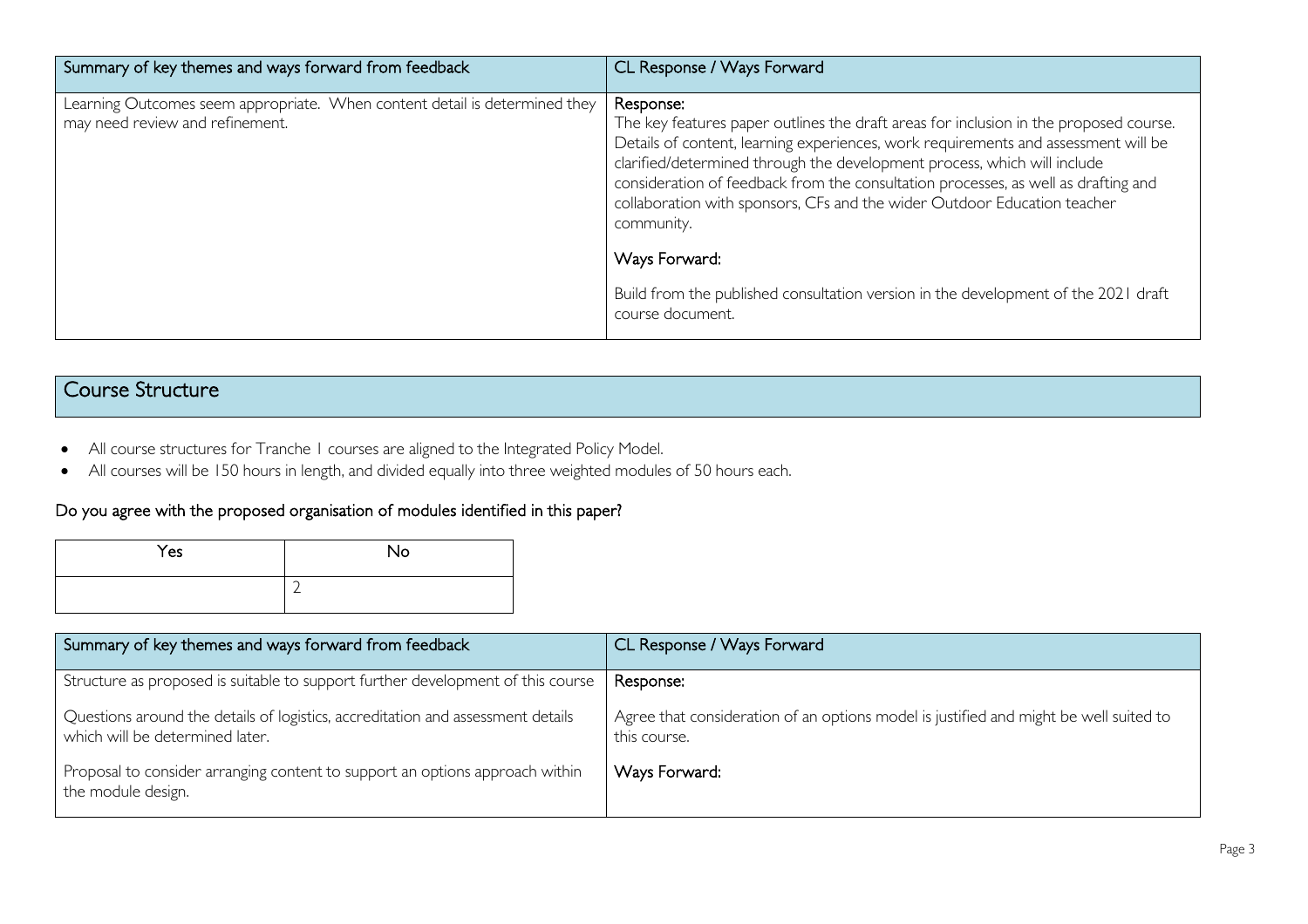| Build from the published consultation version in the development of the 2021 draft<br>course document.                                                                                                                                        |
|-----------------------------------------------------------------------------------------------------------------------------------------------------------------------------------------------------------------------------------------------|
| Work with stakeholders to address feasibility and appetite for a content options<br>model at Level 1 and perhaps across Levels 2/3 as well, as this would provide greater<br>agency and be worth exploring further during course development. |

# Delivery Sequence

Do you agree with the course delivery sequence proposed in this paper?

| Yes | No |
|-----|----|
|     |    |

| Summary of key themes and ways forward from feedback | CL Response / Ways Forward                                                                                                                                                                                                                                                                                                |
|------------------------------------------------------|---------------------------------------------------------------------------------------------------------------------------------------------------------------------------------------------------------------------------------------------------------------------------------------------------------------------------|
| Difficult to respond without greater content detail. | Response:                                                                                                                                                                                                                                                                                                                 |
| Some signs that sequential delivery may be indicated | No delivery sequence has been determined. There may need to be further dialogue<br>and wider testing and comparison of the feasibility and potential of different<br>approaches by timetable/scheduling using semester and trimester models across<br>various levels and settings -(7-12, College, VLT).<br>Ways Forward: |
|                                                      |                                                                                                                                                                                                                                                                                                                           |
|                                                      | Decisions and detailing of sequential, concurrent or flexible structural elements will be<br>determined with stakeholder input during the development process.                                                                                                                                                            |
|                                                      | Proceed using published consultation version as the basis for this section in<br>development of the 2021 draft course document.                                                                                                                                                                                           |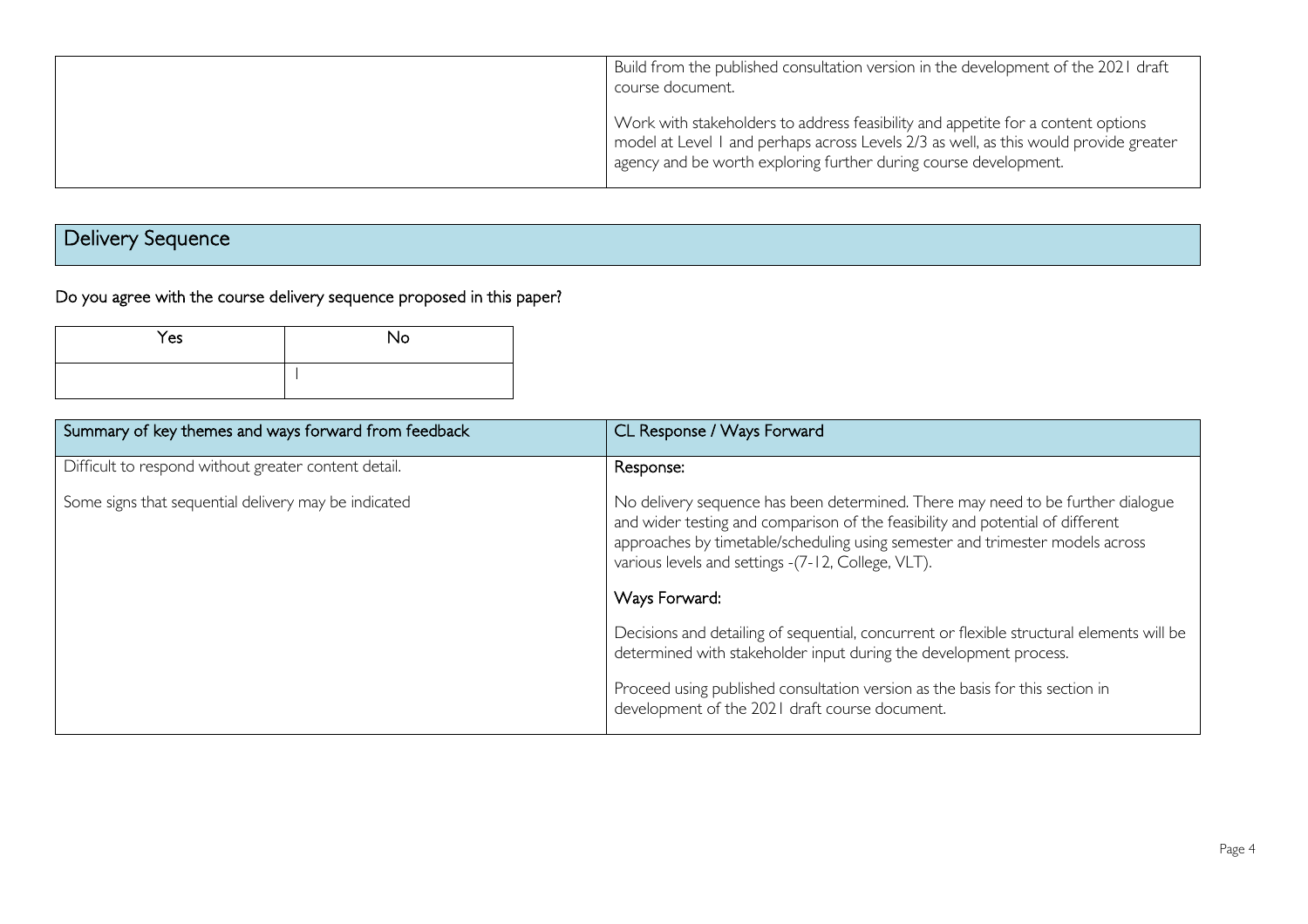## Module Content

Please note that the descriptions of module content may vary from course to course for example:

- some will identify specific themes, concepts and topics to organise course content.
- some *may* enable teacher/learner choice of themes, concepts and topics.

#### Do you agree with the module content proposed in this this paper?

| Yes | <b>No</b> |
|-----|-----------|
|     |           |

| Summary of key themes and ways forward from feedback | CL Response / Ways Forward                                                                                                                                                                                         |
|------------------------------------------------------|--------------------------------------------------------------------------------------------------------------------------------------------------------------------------------------------------------------------|
| Proposed version suitable to proceed                 | Response:                                                                                                                                                                                                          |
|                                                      | Ecological literacy themes are intended to reflect 3 of the 9 strands of the Outdoor<br>Education curriculum guidelines, particularly conservation, sustainable practice and<br>connection to natural environment. |
|                                                      | Ways Forward:                                                                                                                                                                                                      |
|                                                      | Proceed using published consultation version as the basis for this section in<br>development of the 2021 draft course document.                                                                                    |

# Relationship to Possible Future Provision

Tranche 1 courses are placed in a specific curriculum focus area, which shapes the nature of the learning and the course design. There are 5 focus areas:

- Discipline based
- Personal Futures
- Professional Studies
- Transdisciplinary
- Work-based learning